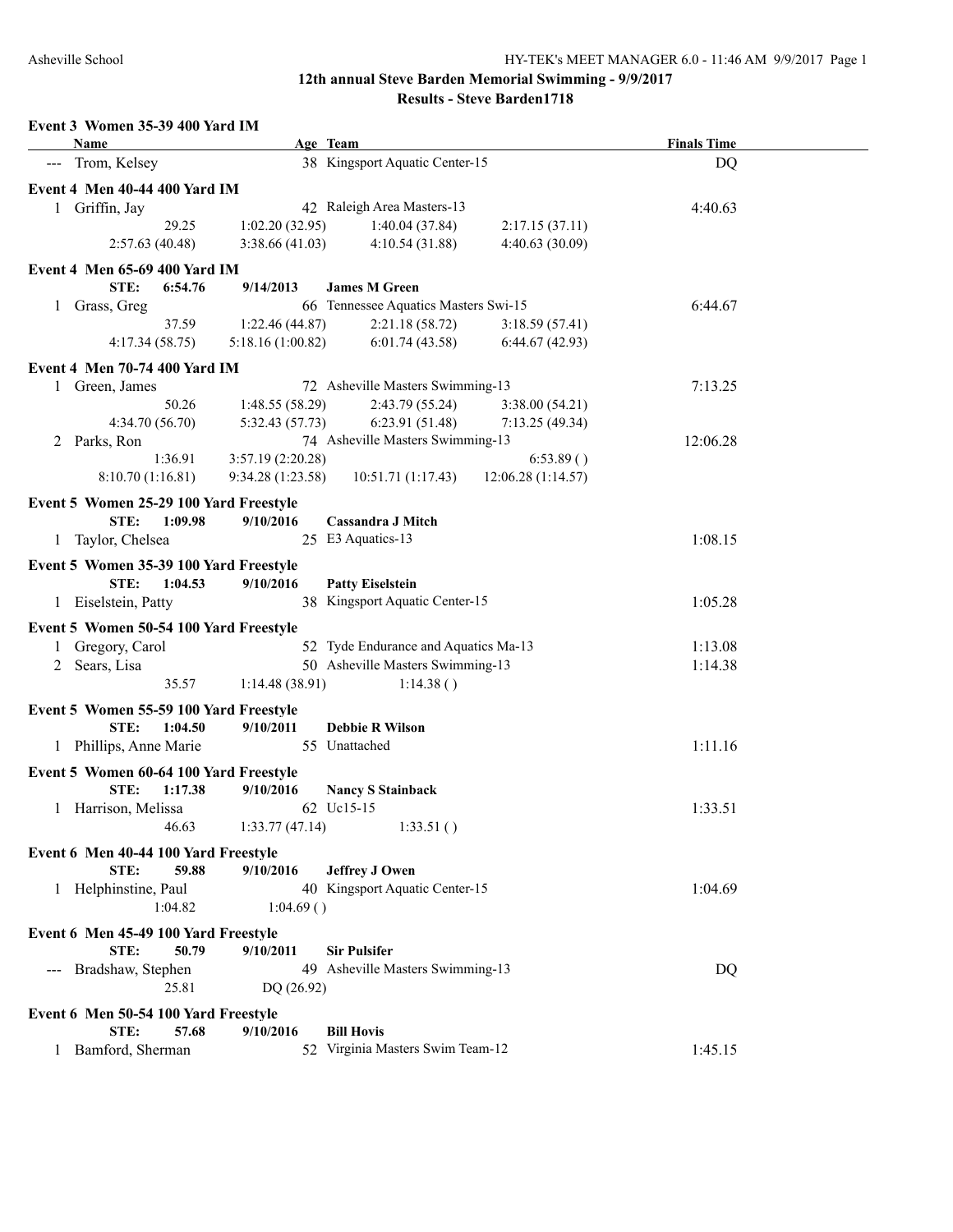|              | Event 6 Men 55-59 100 Yard Freestyle     |         |                 |                                      |         |
|--------------|------------------------------------------|---------|-----------------|--------------------------------------|---------|
|              | STE:                                     | 1:02.16 | 9/14/2013       | <b>James A Cottam</b>                |         |
| 1            | Kennedy, Gene                            |         |                 | 57 Asheville Masters Swimming-13     | 59.37   |
|              |                                          | 28.87   | 59.37 (30.50)   |                                      |         |
|              | 2 Palmer, Rick                           |         |                 | 57 Asheville Masters Swimming-13     | 1:08.88 |
|              |                                          | 32.24   | 1:08.88(36.64)  |                                      |         |
|              | Event 6 Men 65-69 100 Yard Freestyle     |         |                 |                                      |         |
|              | STE:                                     | 1:05.57 | 9/14/2013       | <b>Bill Pillmore</b>                 |         |
| 1            | Tilley, John                             |         |                 | 68 Uc13-13                           | 1:20.09 |
|              |                                          |         |                 |                                      |         |
|              | Event 7 Women 40-44 50 Yard Breaststroke |         |                 |                                      |         |
|              | STE:                                     | 36.41   | 9/10/2011       | <b>Detra R Cleven</b>                |         |
| $\mathbf{I}$ | Lindauer, Kerry                          |         |                 | 42 SwimMAC Masters - Charlotte-13    | 32.40   |
| 2            | Dunn, Sara                               |         |                 | 44 SwimMAC Masters - Charlotte-13    | 33.88   |
|              | 3 King, Victoria                         |         |                 | 41 Lowes YMCA-13                     | 39.64   |
|              | Event 7 Women 45-49 50 Yard Breaststroke |         |                 |                                      |         |
|              | STE:                                     | 35.93   | 9/10/2011       | <b>Ruth Battle</b>                   |         |
| $\mathbf{1}$ | Cleven, Detra                            |         |                 | 48 Kingsport Aquatic Center-15       | 35.74   |
|              |                                          |         |                 |                                      |         |
|              | Event 7 Women 50-54 50 Yard Breaststroke |         |                 |                                      |         |
|              | STE:                                     | 40.86   | 9/19/2010       | <b>Janice A Hebel</b>                |         |
|              | 1 Crook, Michelle                        |         |                 | 50 Suncoast Swimfit-14               | 49.05   |
|              | Event 7 Women 70-74 50 Yard Breaststroke |         |                 |                                      |         |
|              | 1 Brooks, SAMM                           |         |                 | 73 Carolina Aquatic Team-13          | 1:20.89 |
|              | Event 8 Men 40-44 50 Yard Breaststroke   |         |                 |                                      |         |
|              | STE:                                     | 34.33   | 9/10/2016       | <b>Jeffrey J Owen</b>                |         |
|              | 1 Helphinstine, Paul                     |         |                 | 40 Kingsport Aquatic Center-15       | 35.80   |
|              |                                          |         |                 |                                      |         |
|              | Event 8 Men 45-49 50 Yard Breaststroke   |         |                 |                                      |         |
|              | STE:                                     | 34.98   | 9/10/2016       | <b>Byron Stout</b>                   |         |
|              | 1 King, Eric                             |         |                 | 46 Lowes YMCA-13                     | 35.76   |
|              | Event 8 Men 50-54 50 Yard Breaststroke   |         |                 |                                      |         |
|              | STE:                                     | 36.26   | 9/10/2011       | <b>Kenet M Adamson</b>               |         |
|              | 1 Woodmansee, David                      |         |                 | 53 Kingsport Aquatic Center-15       | 39.29   |
|              |                                          |         |                 |                                      |         |
|              | Event 8 Men 55-59 50 Yard Breaststroke   |         |                 |                                      |         |
|              | STE:                                     | 30.95   | 9/14/2013       | <b>Neal L Vestal</b>                 |         |
|              | 1 Weller, Jeff                           |         |                 | 57 Asheville Masters Swimming-13     | 36.77   |
|              | 2 Palmer, Rick                           |         |                 | 57 Asheville Masters Swimming-13     | 40.82   |
|              | Event 8 Men 60-64 50 Yard Breaststroke   |         |                 |                                      |         |
|              | STE:                                     | 36.97   | 9/14/2013       | <b>Craik Davis</b>                   |         |
| 1            | DeGrazia, Cary                           |         |                 | 62 North Carolina Masters Swimmin-13 | 37.11   |
|              | Event 8 Men 70-74 50 Yard Breaststroke   |         |                 |                                      |         |
|              | STE:                                     | 43.09   | 9/10/2016       | <b>Wayne Raab</b>                    |         |
|              | 1 Raab, Wayne                            |         |                 | 71 Uc13-13                           | 43.05   |
|              | 2 Meyer, Gerald                          |         |                 | 73 O*H*I*O Masters Swim Club-18      | 50.53   |
|              |                                          |         |                 |                                      |         |
|              | Event 9 Women 25-29 100 Yard Butterfly   |         |                 |                                      |         |
| 1            | Barclay, Larisa                          |         |                 | 29 Asheville Masters Swimming-13     | 1:09.55 |
|              |                                          | 31.87   | 1:09.55 (37.68) |                                      |         |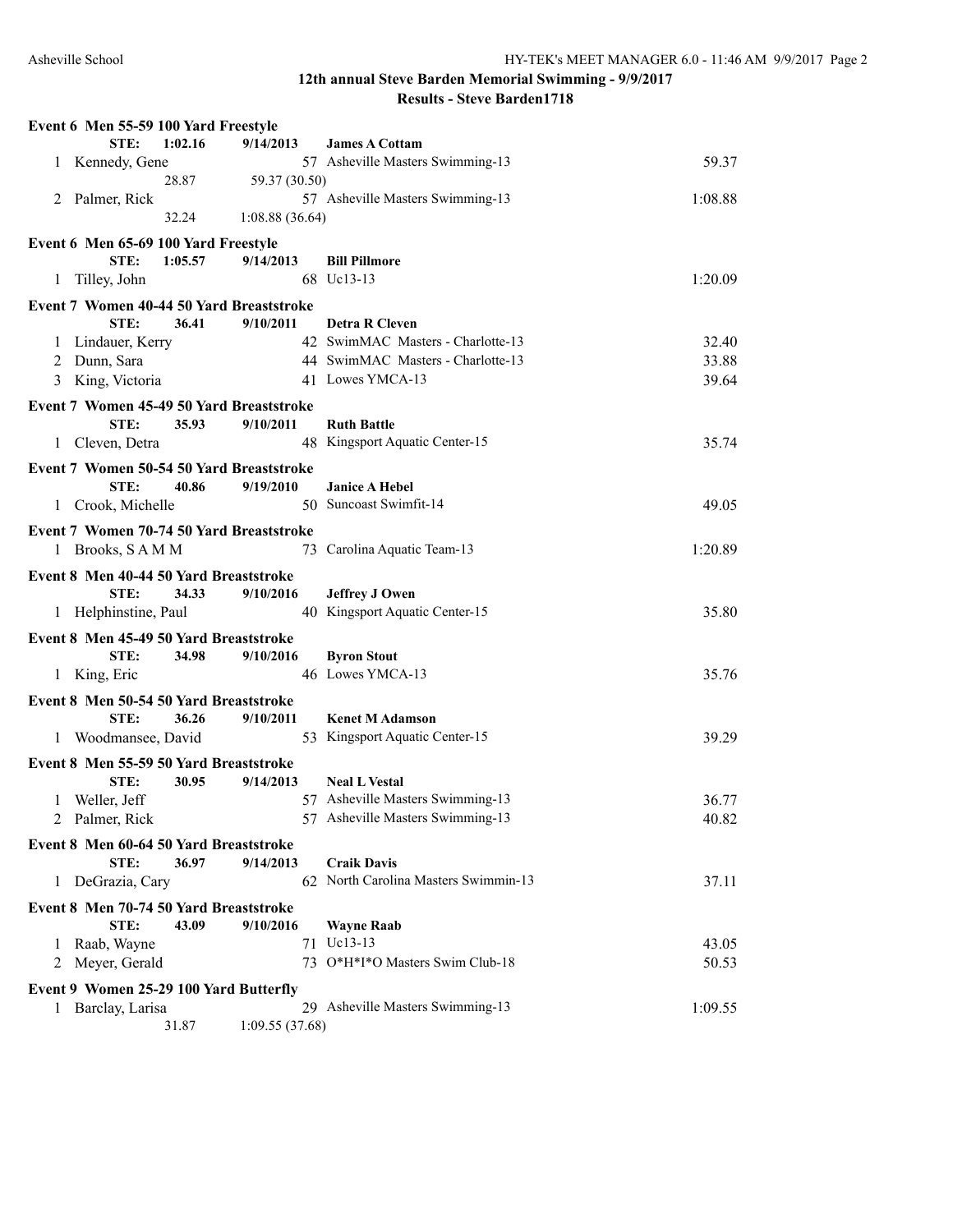|   | Event 10 Men 60-64 100 Yard Butterfly            |         |                 |                                      |         |
|---|--------------------------------------------------|---------|-----------------|--------------------------------------|---------|
|   | 1 Bigg, David                                    |         |                 | 60 Usms One Event Registration-00    | 1:06.97 |
|   |                                                  | 31.73   | 1:06.97(35.24)  |                                      |         |
|   | Event 10 Men 65-69 100 Yard Butterfly            |         |                 |                                      |         |
|   | STE:                                             | 1:24.36 | 9/19/2010       | <b>Jim M Green</b>                   |         |
|   | 1 Grass, Greg                                    |         |                 | 66 Tennessee Aquatics Masters Swi-15 | 1:20.19 |
|   |                                                  | 36.83   | 1:20.19(43.36)  |                                      |         |
|   |                                                  |         |                 |                                      |         |
|   | Event 11 Women 35-39 200 Yard Backstroke<br>STE: | 2:35.78 | 9/14/2013       | <b>Catherine A Old</b>               |         |
|   | Trom, Kelsey                                     |         |                 | 38 Kingsport Aquatic Center-15       | 2:45.05 |
| 1 |                                                  | 39.49   | 1:21.20(41.71)  | 2:03.85(42.65)<br>2:45.05(41.20)     |         |
|   |                                                  |         |                 |                                      |         |
|   | Event 11 Women 50-54 200 Yard Backstroke         |         |                 |                                      |         |
|   | STE:                                             | 2:52.75 | 9/18/2010       | <b>Sharon M Burlinga</b>             |         |
| 1 | Gregory, Carol                                   |         |                 | 52 Tyde Endurance and Aquatics Ma-13 | 2:56.38 |
|   | 2 Kramer, Adrienne                               |         |                 | 51 Asheville Masters Swimming-13     | 3:03.52 |
|   |                                                  | 43.86   | 1:30.26(46.40)  | 2:17.34(47.08)<br>3:03.52(46.18)     |         |
|   | Event 12 Men 45-49 200 Yard Backstroke           |         |                 |                                      |         |
|   | STE:                                             | 2:17.29 | 9/10/2011       | <b>Sir Pulsifer</b>                  |         |
|   | 1 King, Eric                                     |         |                 | 46 Lowes YMCA-13                     | 2:24.61 |
|   |                                                  | 31.32   | 1:06.53(35.21)  | 1:44.39 (37.86)<br>2:24.61(40.22)    |         |
|   | Event 12 Men 55-59 200 Yard Backstroke           |         |                 |                                      |         |
|   | STE:                                             | 2:34.19 | 9/10/2011       | <b>Mathew Bradley</b>                |         |
| 1 | Adams, Robert                                    |         |                 | 57 Smoky Mountain Aquatic Club Ma-13 | 3:16.64 |
|   |                                                  | 46.06   | 1:34.49(48.43)  | 2:26.38(51.89)<br>3:16.64(50.26)     |         |
|   |                                                  |         |                 |                                      |         |
|   | Event 12 Men 60-64 200 Yard Backstroke           |         |                 |                                      |         |
|   | STE:                                             | 2:43.37 | 9/10/2016       | <b>Warren A White</b>                |         |
| 1 | White, Warren                                    |         |                 | 62 SwimMAC Masters - Charlotte-13    | 2:56.38 |
|   |                                                  | 40.62   | 1:24.91 (44.29) | 2:10.75(45.84)<br>2:56.38(45.63)     |         |
|   | Event 12 Men 65-69 200 Yard Backstroke           |         |                 |                                      |         |
|   | STE:                                             | 3:33.87 | 9/14/2013       | <b>Jerry O'Connell</b>               |         |
|   | 1 Pillmore, Bill                                 |         |                 | 69 Asheville Masters Swimming-13     | 2:56.31 |
|   |                                                  | 40.85   | 1:24.72(43.87)  | 2:10.66(45.94)<br>2:56.31(45.65)     |         |
|   | Event 13 Women 25-29 50 Yard Freestyle           |         |                 |                                      |         |
|   | STE:                                             | 31.56   | 9/10/2016       | Cassandra J Mitch                    |         |
|   | 1 Isaacs, Courtney                               |         |                 | 25 Usms One Event Registration-00    | 28.89   |
| 2 | Taylor, Chelsea                                  |         |                 | 25 E3 Aquatics-13                    | 30.70   |
|   |                                                  |         |                 |                                      |         |
|   | Event 13 Women 35-39 50 Yard Freestyle           |         |                 |                                      |         |
|   | STE:                                             | 29.16   | 9/10/2016       | <b>Patty Eiselstein</b>              |         |
| 1 | Eiselstein, Patty                                |         | 38              | Kingsport Aquatic Center-15          | 28.66   |
|   | Event 13 Women 40-44 50 Yard Freestyle           |         |                 |                                      |         |
|   | STE:                                             | 28.50   | 9/10/2011       | <b>Detra R Cleven</b>                |         |
| 1 | Lindauer, Kerry                                  |         |                 | 42 SwimMAC Masters - Charlotte-13    | 25.08   |
| 2 | Dunn, Sara                                       |         |                 | 44 SwimMAC Masters - Charlotte-13    | 30.35   |
| 3 | King, Victoria                                   |         |                 | 41 Lowes YMCA-13                     | 31.37   |
|   |                                                  |         |                 |                                      |         |
|   | Event 13 Women 45-49 50 Yard Freestyle           |         |                 |                                      |         |
|   | STE:                                             | 26.68   | 9/19/2010       | <b>Ruth M Battle</b>                 |         |
| 1 | Cleven, Detra                                    |         |                 | 48 Kingsport Aquatic Center-15       | 28.36   |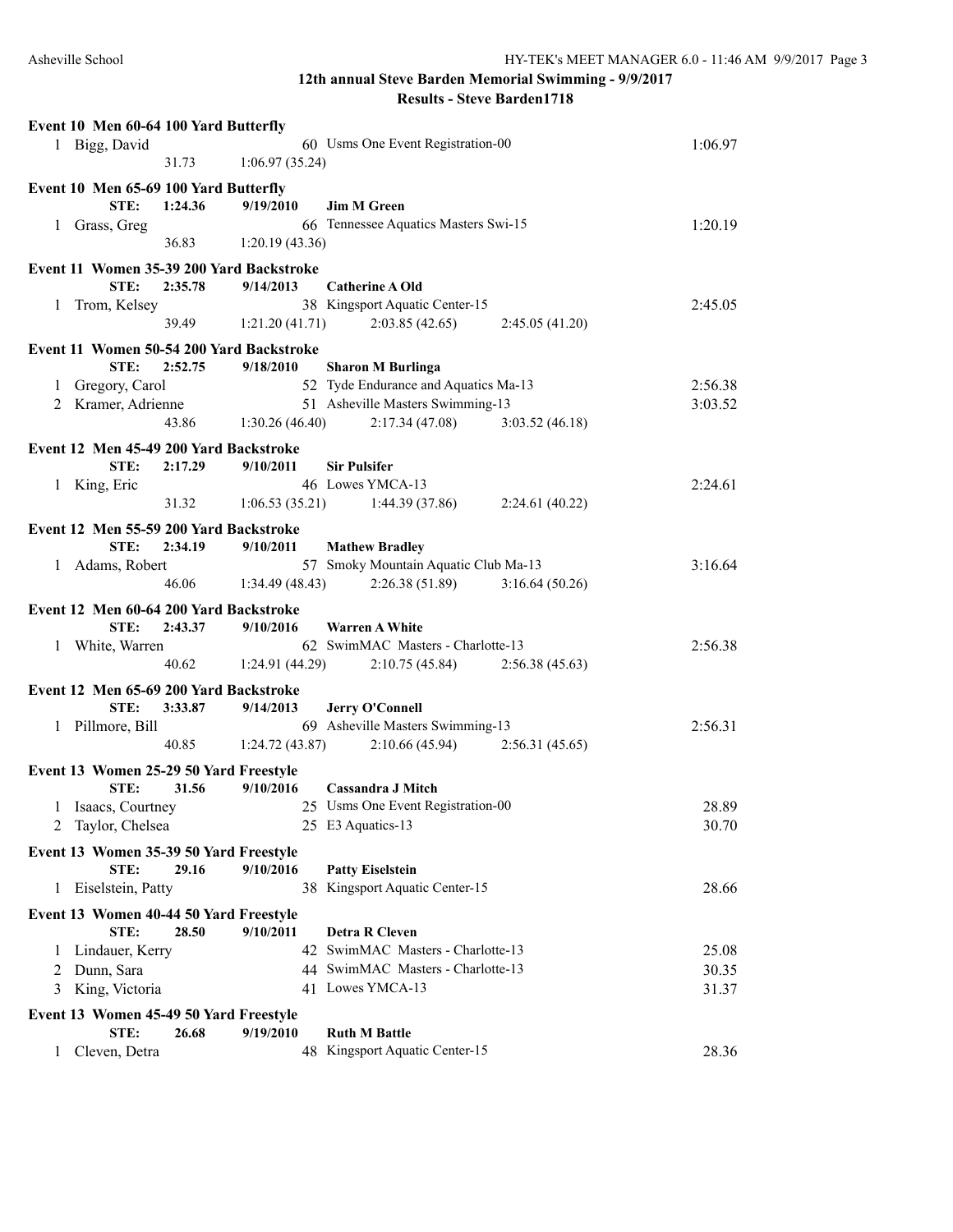| Event 13 Women 55-59 50 Yard Freestyle                     |         |                |                                       |         |
|------------------------------------------------------------|---------|----------------|---------------------------------------|---------|
| STE:                                                       | 28.59   | 9/19/2010      | Pat A Sargeant                        |         |
| 1 Phillips, Anne Marie                                     |         |                | 55 Unattached                         | 31.35   |
| Event 13 Women 60-64 50 Yard Freestyle                     |         |                |                                       |         |
| STE:                                                       | 35.70   | 9/10/2016      | <b>Melissa T Harriso</b>              |         |
| 1 Harrison, Melissa                                        |         |                | 62 Uc15-15                            | 41.66   |
| Event 13 Women 70-74 50 Yard Freestyle                     |         |                |                                       |         |
| 1 Brooks, SAMM                                             |         |                | 73 Carolina Aquatic Team-13           | 1:03.84 |
|                                                            |         |                |                                       |         |
| Event 14 Men 50-54 50 Yard Freestyle<br>STE:               | 25.90   | 9/10/2016      | <b>Bill Hovis</b>                     |         |
| Woodmansee, David<br>1                                     |         |                | 53 Kingsport Aquatic Center-15        | 29.76   |
| Bamford, Sherman<br>2                                      |         |                | 52 Virginia Masters Swim Team-12      | 46.29   |
|                                                            |         |                |                                       |         |
| Event 14 Men 55-59 50 Yard Freestyle                       |         |                |                                       |         |
| STE:                                                       | 26.64   | 9/14/2013      | <b>Judd Jones</b>                     |         |
| 1 Kennedy, Gene                                            |         |                | 57 Asheville Masters Swimming-13      | 27.29   |
| 2 Palmer, Rick                                             |         |                | 57 Asheville Masters Swimming-13      | 30.26   |
| Event 14 Men 60-64 50 Yard Freestyle                       |         |                |                                       |         |
| STE:                                                       | 28.55   | 9/14/2013      | <b>Craik Davis</b>                    |         |
| 1 Bigg, David                                              |         |                | 60 Usms One Event Registration-00     | 27.50   |
| 2 DeGrazia, Cary                                           |         |                | 62 North Carolina Masters Swimmin-13  | 29.19   |
| Event 14 Men 65-69 50 Yard Freestyle                       |         |                |                                       |         |
| STE:                                                       | 29.91   | 9/14/2013      | <b>Bill Pillmore</b>                  |         |
| 1 Tilley, John                                             |         |                | 68 Uc13-13                            | 36.05   |
| Event 14 Men 70-74 50 Yard Freestyle                       |         |                |                                       |         |
| STE:                                                       | 32.44   | 9/19/2010      | Paul J Magnarella                     |         |
| Meyer, Gerald<br>1                                         |         |                | 73 O*H*I*O Masters Swim Club-18       | 44.87   |
|                                                            |         |                |                                       |         |
| Event 14 Men 85-89 50 Yard Freestyle<br>1 Mitchell, Clarke |         |                | 85 Georgia Masters-45                 | 32.58   |
|                                                            |         |                |                                       |         |
| Event 15 Women 40-44 200 Yard Breaststroke                 |         |                |                                       |         |
| STE:                                                       | 2:54.15 | 9/14/2013      | <b>Detra R Cleven</b>                 |         |
| Dunn, Sara<br>$\mathbf{1}$                                 |         |                | 44 SwimMAC Masters - Charlotte-13     | 2:44.06 |
|                                                            | 36.75   | 1:18.59(41.84) | 2:01.24(42.65)<br>2:44.06(42.82)      |         |
| Event 15 Women 50-54 200 Yard Breaststroke                 |         |                |                                       |         |
| STE:                                                       |         |                |                                       |         |
| Crook, Michelle<br>1                                       | 3:13.18 | 9/19/2010      | <b>Janice A Hebel</b>                 |         |
|                                                            |         |                | 50 Suncoast Swimfit-14                | 3:56.94 |
|                                                            | 50.08   | 1:48.90(58.82) | 2:52.42 (1:03.52)<br>3:56.94(1:04.52) |         |
| Event 16 Men 55-59 200 Yard Breaststroke                   |         |                |                                       |         |
| STE:                                                       | 3:02.08 | 9/14/2013      | <b>Kenet M Adamson</b>                |         |
| Weller, Jeff<br>1                                          |         |                | 57 Asheville Masters Swimming-13      | 3:07.06 |
|                                                            | 40.65   | 1:28.04(47.39) | 2:17.74(49.70)<br>3:07.06 (49.32)     |         |
|                                                            |         |                |                                       |         |
| Event 16 Men 70-74 200 Yard Breaststroke<br>STE:           | 3:54.45 | 9/14/2013      | Lou C Gadol                           |         |
| Green, James<br>1                                          |         |                | 72 Asheville Masters Swimming-13      | 3:41.57 |
|                                                            | 49.72   | 1:46.24(56.52) | 2:44.77 (58.53)<br>3:41.57(56.80)     |         |
| Parks, Ron<br>2                                            |         |                | 74 Asheville Masters Swimming-13      | 4:43.66 |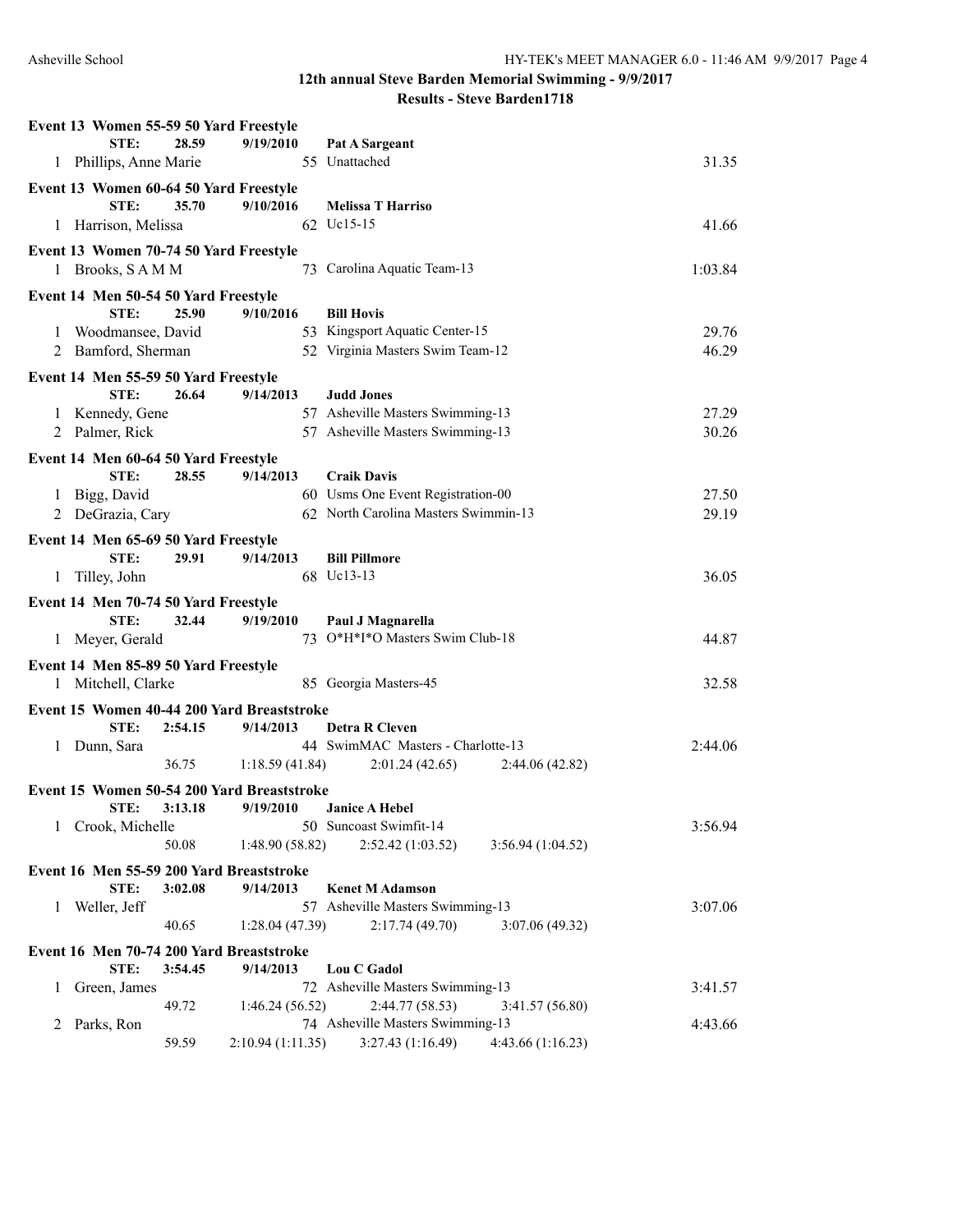|   | Event 17 Women 25-29 100 Yard IM        |         |                  |                                      |         |
|---|-----------------------------------------|---------|------------------|--------------------------------------|---------|
|   | STE:                                    | 1:11.70 | 9/10/2016        | <b>Lindsey M Clark</b>               |         |
| 1 | Taylor, Chelsea                         |         |                  | 25 E3 Aquatics-13                    | 1:23.29 |
|   |                                         | 39.37   | 1:23.29(43.92)   |                                      |         |
|   | Event 17 Women 50-54 100 Yard IM        |         |                  |                                      |         |
|   | STE:                                    | 1:23.87 | 9/10/2011        | <b>Patty Tiska</b>                   |         |
| 1 | Gregory, Carol                          |         |                  | 52 Tyde Endurance and Aquatics Ma-13 | 1:26.41 |
|   |                                         | 40.24   | 1:26.41(46.17)   |                                      |         |
| 2 | Sears, Lisa                             |         |                  | 50 Asheville Masters Swimming-13     | 1:28.14 |
|   |                                         | 41.76   | 1:28.14(46.38)   |                                      |         |
|   | <b>Event 17 Women 55-59 100 Yard IM</b> |         |                  |                                      |         |
|   | STE:                                    | 1:11.77 | 9/19/2010        | Pat A Sargeant                       |         |
|   | 1 Phillips, Anne Marie                  |         |                  | 55 Unattached                        | 1:27.50 |
|   |                                         | 42.77   | 1:27.50(44.73)   |                                      |         |
|   | Event 17 Women 70-74 100 Yard IM        |         |                  |                                      |         |
|   | 1 Brooks, SAMM                          |         |                  | 73 Carolina Aquatic Team-13          | 2:43.67 |
|   |                                         | 1:24.12 | 2:43.67(1:19.55) |                                      |         |
|   | Event 18 Men 35-39 100 Yard IM          |         |                  |                                      |         |
|   | STE:                                    | 1:06.91 | 9/14/2013        | <b>Jeffrey J Owen</b>                |         |
| 1 | Brooks, BJ                              |         |                  | 38 Asheville Masters Swimming-13     | 1:04.53 |
|   |                                         | 30.71   | 1:04.53(33.82)   |                                      |         |
|   | <b>Event 18 Men 40-44 100 Yard IM</b>   |         |                  |                                      |         |
|   | STE:                                    | 59.49   | 9/19/2010        | <b>Andrew Pulsifer</b>               |         |
| 1 | Griffin, Jay                            |         |                  | 42 Raleigh Area Masters-13           | 58.99   |
|   |                                         | 28.65   | 58.99 (30.34)    |                                      |         |
|   | 2 Helphinstine, Paul                    |         |                  | 40 Kingsport Aquatic Center-15       | 1:11.81 |
|   |                                         | 34.18   | 1:11.81(37.63)   |                                      |         |
|   | Event 18 Men 50-54 100 Yard IM          |         |                  |                                      |         |
|   | STE:                                    | 1:01.27 | 9/10/2016        | <b>Andrew B Pulsifer</b>             |         |
|   | 1 Pulsifer, Andrew                      |         |                  | 51 Asheville Masters Swimming-13     | 59.81   |
|   |                                         | 27.24   | 59.81 (32.57)    |                                      |         |
|   | Event 18 Men 55-59 100 Yard IM          |         |                  |                                      |         |
|   | STE:                                    | 1:07.69 | 9/14/2013        | <b>Judd Jones</b>                    |         |
| 1 | Palmer, Rick                            |         |                  | 57 Asheville Masters Swimming-13     | 1:24.62 |
|   |                                         | 39.28   | 1:24.62(45.34)   |                                      |         |
|   | Event 18 Men 65-69 100 Yard IM          |         |                  |                                      |         |
|   | STE:                                    | 1:22.52 | 9/19/2010        | <b>Jim M Green</b>                   |         |
| 1 | Tilley, John                            |         |                  | 68 Uc13-13                           | 1:46.20 |
|   |                                         | 53.36   | 1:46.20(52.84)   |                                      |         |
|   | Event 18 Men 70-74 100 Yard IM          |         |                  |                                      |         |
|   | STE:                                    | 1:24.91 | 9/19/2010        | Paul J Magnarella                    |         |
| 1 | Raab, Wayne                             |         |                  | 71 Uc13-13                           | 1:29.84 |
|   |                                         | 42.66   | 1:29.84(47.18)   |                                      |         |
| 2 | Meyer, Gerald                           |         |                  | 73 O*H*I*O Masters Swim Club-18      | 1:54.75 |
|   |                                         | 59.32   | 1:54.75(55.43)   |                                      |         |
|   | Event 19 Women 25-29 50 Yard Butterfly  |         |                  |                                      |         |
|   | STE:                                    | 37.18   | 9/10/2016        | <b>Cassandra J Mitch</b>             |         |
| 1 | Isaacs, Courtney                        |         |                  | 25 Usms One Event Registration-00    | 32.38   |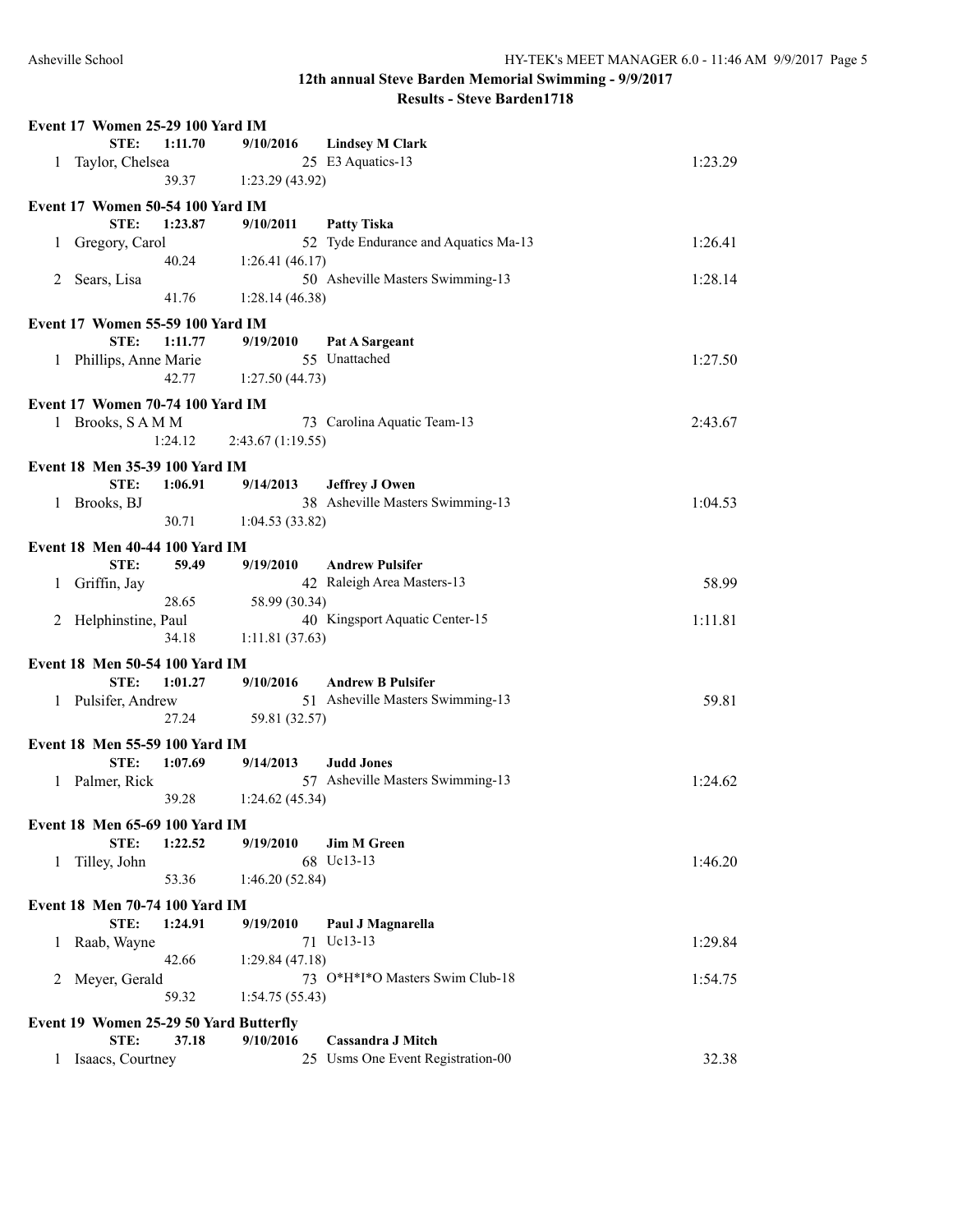| (Event 19 Women 25-29 50 Yard Butterfly)<br>2 Taylor, Chelsea      |                       | 25 E3 Aquatics-13                    | 37.18   |
|--------------------------------------------------------------------|-----------------------|--------------------------------------|---------|
| Event 19 Women 35-39 50 Yard Butterfly<br>46.54<br>STE:            | 9/10/2016             | <b>Kathy J Ramirez</b>               |         |
| 1 Eiselstein, Patty                                                |                       | 38 Kingsport Aquatic Center-15       | 32.85   |
| Event 19 Women 45-49 50 Yard Butterfly                             |                       |                                      |         |
| STE:<br>29.85                                                      | 9/18/2010             | <b>Ruth M Battle</b>                 |         |
| 1 Cleven, Detra                                                    |                       | 48 Kingsport Aquatic Center-15       | 29.72   |
| Event 19 Women 55-59 50 Yard Butterfly                             |                       |                                      |         |
| 31.19<br>STE:                                                      | 9/18/2010             | Pat A Sargeant                       |         |
| 1 Phillips, Anne Marie                                             |                       | 55 Unattached                        | 38.83   |
| Event 20 Men 40-44 50 Yard Butterfly                               |                       |                                      |         |
| 29.97<br>STE:                                                      | 9/18/2010             | <b>Frank J Kriegler</b>              |         |
| 1 Helphinstine, Paul                                               |                       | 40 Kingsport Aquatic Center-15       | 31.77   |
| Event 20 Men 50-54 50 Yard Butterfly                               |                       |                                      |         |
| STE:<br>26.96                                                      | 9/10/2016             | <b>Andrew B Pulsifer</b>             |         |
| 1 Pulsifer, Andrew                                                 |                       | 51 Asheville Masters Swimming-13     | 26.27   |
| Event 20 Men 60-64 50 Yard Butterfly                               |                       |                                      |         |
| STE:<br>31.71                                                      | 9/14/2013             | <b>Herb Stevens</b>                  |         |
| 1 Bigg, David                                                      |                       | 60 Usms One Event Registration-00    | 29.12   |
| Event 20 Men 65-69 50 Yard Butterfly                               |                       |                                      |         |
| 35.93<br>STE:                                                      | 9/18/2010             | <b>Jim M Green</b>                   |         |
| 1 Grass, Greg                                                      |                       | 66 Tennessee Aquatics Masters Swi-15 | 34.08   |
| Event 20 Men 70-74 50 Yard Butterfly                               |                       |                                      |         |
| STE:<br>35.59                                                      | 9/14/2013             | <b>Russ B Keeney</b>                 |         |
| 1 Meyer, Gerald                                                    |                       | 73 O*H*I*O Masters Swim Club-18      | 55.58   |
| Event 20 Men 85-89 50 Yard Butterfly                               |                       |                                      |         |
| 1 Mitchell, Clarke                                                 |                       | 85 Georgia Masters-45                | 39.95   |
|                                                                    |                       |                                      |         |
| Event 21 Women 35-39 100 Yard Backstroke<br>STE:<br>1:10.96        | 9/14/2013             | <b>Catherine A Old</b>               |         |
| Trom, Kelsey<br>1                                                  |                       | 38 Kingsport Aquatic Center-15       | 1:18.24 |
|                                                                    | 38.04 1:18.24 (40.20) |                                      |         |
|                                                                    |                       |                                      |         |
| Event 21 Women 50-54 100 Yard Backstroke<br>STE: 1:20.83 9/10/2011 |                       | <b>Sharon M Burlinga</b>             |         |
| 1 Gregory, Carol                                                   |                       | 52 Tyde Endurance and Aquatics Ma-13 | 1:25.07 |
| 42.29                                                              | 1:25.07(42.78)        |                                      |         |
| Event 21 Women 70-74 100 Yard Backstroke                           |                       |                                      |         |
| Brooks, SAMM<br>1                                                  |                       | 73 Carolina Aquatic Team-13          | 2:43.26 |
|                                                                    |                       |                                      |         |
| Event 22 Men 45-49 100 Yard Backstroke                             |                       |                                      |         |
| 1 Bradshaw, Stephen                                                |                       | 49 Asheville Masters Swimming-13     | 58.39   |
| Event 22 Men 50-54 100 Yard Backstroke                             |                       |                                      |         |
| 1:05.36<br>STE:                                                    | 9/10/2011             | <b>Bob Swoap</b>                     |         |
| Bamford, Sherman<br>1                                              |                       | 52 Virginia Masters Swim Team-12     | 2:04.82 |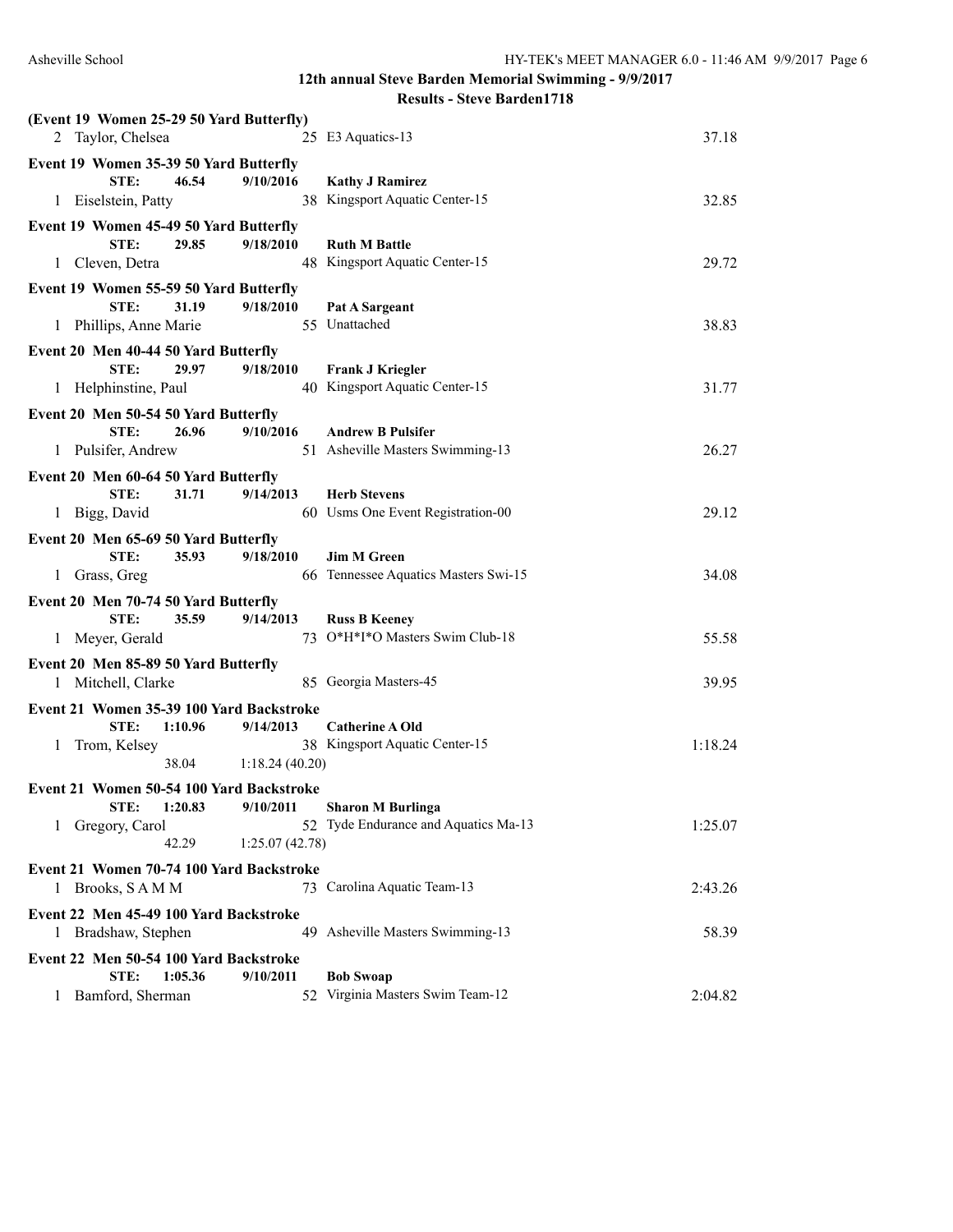|   | Event 22 Men 55-59 100 Yard Backstroke  |         |                       |                                           |                 |         |
|---|-----------------------------------------|---------|-----------------------|-------------------------------------------|-----------------|---------|
|   | STE:                                    | 1:06.99 | 9/10/2011             | <b>Mathew Bradley</b>                     |                 |         |
|   | 1 Adams, Robert                         |         |                       | 57 Smoky Mountain Aquatic Club Ma-13      |                 | 1:29.87 |
|   | Event 22 Men 60-64 100 Yard Backstroke  |         |                       |                                           |                 |         |
|   | STE:                                    | 1:15.34 | 9/19/2010             | <b>Bill Pillmore</b>                      |                 |         |
|   | 1 White, Warren                         |         |                       | 62 SwimMAC Masters - Charlotte-13         |                 | 1:18.89 |
|   | Event 22 Men 70-74 100 Yard Backstroke  |         |                       |                                           |                 |         |
|   | STE:                                    | 1:35.73 | 9/10/2016             | <b>Wayne Raab</b>                         |                 |         |
|   | 1 Raab, Wayne                           |         |                       | 71 Uc13-13                                |                 | 1:36.14 |
|   | Event 23 Women 25-29 200 Yard Freestyle |         |                       |                                           |                 |         |
|   | STE:                                    | 3:05.00 | 9/14/2013             | <b>Claire Maust</b>                       |                 |         |
|   | 1 Barclay, Larisa                       |         |                       | 29 Asheville Masters Swimming-13          |                 | 2:15.35 |
|   |                                         |         |                       | $31.15$ $1:04.10(32.95)$ $1:39.41(35.31)$ | 2:15.35(35.94)  |         |
|   | Event 23 Women 40-44 200 Yard Freestyle |         |                       |                                           |                 |         |
|   | STE:                                    | 2:29.61 | 9/19/2010             | <b>Anne R Sherry</b>                      |                 |         |
|   | 1 Lindauer, Kerry                       |         |                       | 42 SwimMAC Masters - Charlotte-13         |                 | 2:04.81 |
|   |                                         |         |                       | 28.10 59.73 (31.63) 1:31.95 (32.22)       | 2:04.81(32.86)  |         |
|   | Event 23 Women 55-59 200 Yard Freestyle |         |                       |                                           |                 |         |
|   | STE:                                    | 2:24.08 | 9/14/2013             | <b>Susan D DeMere</b>                     |                 |         |
|   | 1 Phillips, Anne Marie                  |         |                       | 55 Unattached                             |                 | 2:41.78 |
|   |                                         |         |                       | 37.35 1:19.18 (41.83) 2:01.93 (42.75)     | 2:41.78 (39.85) |         |
|   | Event 24 Men 35-39 200 Yard Freestyle   |         |                       |                                           |                 |         |
|   | STE:                                    | 2:12.29 | 9/10/2011             | <b>Jeffrey J Owen</b>                     |                 |         |
|   | 1 Brooks, BJ                            |         |                       | 38 Asheville Masters Swimming-13          |                 | 2:06.65 |
|   |                                         |         |                       | 29.36 1:02.26 (32.90) 1:34.65 (32.39)     | 2:06.65(32.00)  |         |
|   | Event 24 Men 40-44 200 Yard Freestyle   |         |                       |                                           |                 |         |
|   | STE:                                    | 2:04.78 | 9/10/2011             | <b>Tom J Sherry</b>                       |                 |         |
|   | 1 Griffin, Jay                          |         |                       | 42 Raleigh Area Masters-13                |                 | 1:55.84 |
|   |                                         |         |                       | 27.57 57.13 (29.56) 1:26.77 (29.64)       | 1:55.84(29.07)  |         |
|   | Event 24 Men 45-49 200 Yard Freestyle   |         |                       |                                           |                 |         |
|   | STE:                                    | 2:44.19 | 9/19/2010             | Dave A Ericson                            |                 |         |
|   | 1 King, Eric                            |         |                       | 46 Lowes YMCA-13                          |                 | 2:10.25 |
|   |                                         |         | 29.80 1:02.94 (33.14) | 1:36.96(34.02)                            | 2:10.25(33.29)  |         |
|   | Event 24 Men 55-59 200 Yard Freestyle   |         |                       |                                           |                 |         |
|   | STE:                                    | 2:08.46 | 9/14/2013             | <b>James A Cottam</b>                     |                 |         |
| 1 | Kennedy, Gene                           |         |                       | 57 Asheville Masters Swimming-13          |                 | 2:13.71 |
|   |                                         | 31.77   | 1:05.44(33.67)        | 1:39.66 (34.22)                           | 2:13.71(34.05)  |         |
| 2 | Weller, Jeff                            |         |                       | 57 Asheville Masters Swimming-13          |                 | 2:32.17 |
|   |                                         | 36.37   | 1:15.91(39.54)        | 1:54.34(38.43)                            | 2:32.17(37.83)  |         |
|   | Event 24 Men 65-69 200 Yard Freestyle   |         |                       |                                           |                 |         |
|   | STE:                                    | 3:53.58 | 9/10/2011             | <b>Mike Casper</b>                        |                 |         |
| 1 | Pillmore, Bill                          |         |                       | 69 Asheville Masters Swimming-13          |                 | 2:36.95 |
|   |                                         | 36.23   | 1:15.74(39.51)        | 1:56.42(40.68)                            | 2:36.95(40.53)  |         |
| 2 | Tilley, John                            |         |                       | 68 Uc13-13                                |                 | 3:16.07 |
|   |                                         | 43.97   | 1:35.01(51.04)        | 2:27.00 (51.99)                           | 3:16.07(49.07)  |         |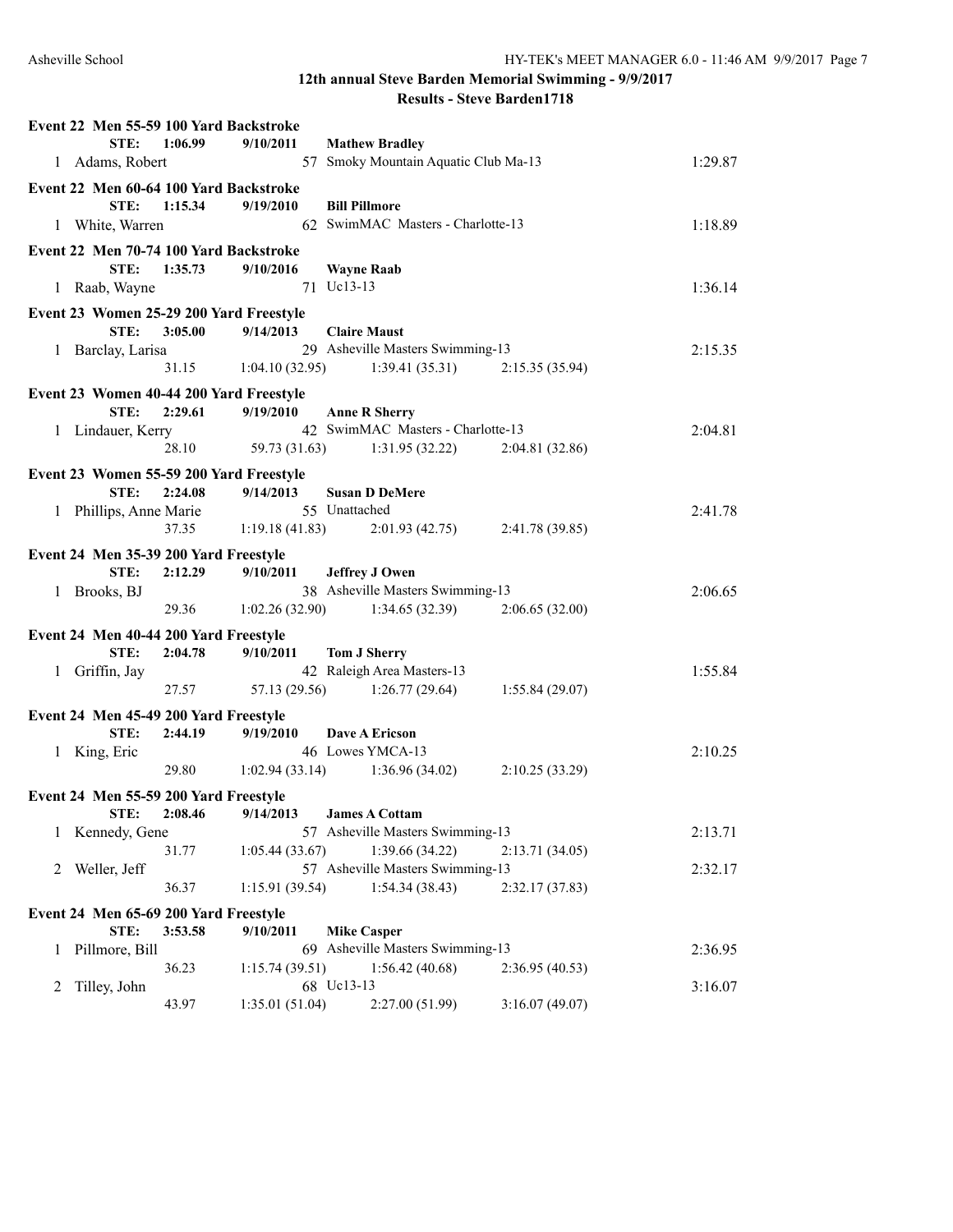|   |                                          |         | Event 25 Women 40-44 100 Yard Breaststroke |                                                                 |         |
|---|------------------------------------------|---------|--------------------------------------------|-----------------------------------------------------------------|---------|
|   | STE:                                     | 1:23.57 | 9/10/2011                                  | <b>Detra R Cleven</b>                                           |         |
|   | 1 Dunn, Sara                             |         |                                            | 44 SwimMAC Masters - Charlotte-13                               | 1:13.79 |
|   |                                          | 35.13   | 1:13.79(38.66)                             |                                                                 |         |
|   | 2 King, Victoria                         |         |                                            | 41 Lowes YMCA-13                                                | 1:26.40 |
|   |                                          | 40.98   | 1:26.40(45.42)                             |                                                                 |         |
|   |                                          |         | Event 25 Women 50-54 100 Yard Breaststroke |                                                                 |         |
|   | STE:                                     | 1:29.45 | 9/18/2010                                  | <b>Janice A Hebel</b>                                           |         |
| 1 | Sears, Lisa                              |         |                                            | 50 Asheville Masters Swimming-13                                | 1:37.63 |
|   |                                          | 45.78   | 1:37.63(51.85)                             |                                                                 |         |
|   | 2 Crook, Michelle                        |         |                                            | 50 Suncoast Swimfit-14                                          | 1:48.95 |
|   |                                          | 51.23   | 1:48.95(57.72)                             |                                                                 |         |
|   |                                          |         |                                            |                                                                 |         |
|   | Event 26 Men 40-44 100 Yard Breaststroke |         |                                            |                                                                 |         |
|   | STE:                                     | 1:13.63 | 9/10/2016                                  | <b>Jeffrey J Owen</b>                                           |         |
|   | 1 Helphinstine, Paul                     |         |                                            | 40 Kingsport Aquatic Center-15                                  | 1:19.54 |
|   |                                          | 37.54   | 1:19.54(42.00)                             |                                                                 |         |
|   | Event 26 Men 55-59 100 Yard Breaststroke |         |                                            |                                                                 |         |
|   | STE:                                     | 1:22.00 | 9/14/2013                                  | <b>Kenet M Adamson</b>                                          |         |
|   | 1 Palmer, Rick                           |         |                                            | 57 Asheville Masters Swimming-13                                | 1:29.69 |
|   |                                          | 42.14   | 1:29.69(47.55)                             |                                                                 |         |
|   | Event 26 Men 70-74 100 Yard Breaststroke |         |                                            |                                                                 |         |
|   | STE:                                     | 1:43.49 | 9/14/2013                                  | <b>Russ B Keeney</b>                                            |         |
|   | 1 Raab, Wayne                            |         |                                            | 71 Uc13-13                                                      | 1:41.61 |
|   |                                          | 48.77   | 1:41.61(52.84)                             |                                                                 |         |
|   | 2 Parks, Ron                             |         |                                            | 74 Asheville Masters Swimming-13                                | 2:03.94 |
|   |                                          | 56.09   | 2:03.94 (1:07.85)                          |                                                                 |         |
|   |                                          |         |                                            |                                                                 |         |
|   | Event 27 Women 50-54 200 Yard Butterfly  |         |                                            |                                                                 |         |
|   | 1 Kramer, Adrienne                       |         |                                            | 51 Asheville Masters Swimming-13                                | 3:14.28 |
|   |                                          | 44.60   | 1:34.93(50.33)                             | 2:25.30(50.37)<br>3:14.28(48.98)                                |         |
|   | Event 28 Men 65-69 200 Yard Butterfly    |         |                                            |                                                                 |         |
|   | STE:                                     | 2:29.99 | 9/18/2010                                  | <b>Robert M Poiletma</b>                                        |         |
|   | 1 Grass, Greg                            |         |                                            | 66 Tennessee Aquatics Masters Swi-15                            | 3:21.64 |
|   |                                          | 45.93   | 1:38.88 (52.95)                            | 2:31.60(52.72)<br>3:21.64(50.04)                                |         |
|   | Event 28 Men 70-74 200 Yard Butterfly    |         |                                            |                                                                 |         |
|   | 1 Green, James                           |         |                                            | 72 Asheville Masters Swimming-13                                | 3:56.30 |
|   |                                          |         |                                            | 54.20   1:54.81 (1:00.61)   2:56.75 (1:01.94)   3:56.30 (59.55) |         |
|   |                                          |         |                                            |                                                                 |         |
|   |                                          |         | Event 29 Women 25-29 50 Yard Backstroke    |                                                                 |         |
|   | STE:                                     | 33.90   | 9/18/2010                                  | <b>SarahJane Delcamb</b>                                        |         |
| 1 | Taylor, Chelsea                          |         |                                            | 25 E3 Aquatics-13                                               | 42.11   |
|   |                                          |         | Event 29 Women 35-39 50 Yard Backstroke    |                                                                 |         |
|   | STE:                                     | 32.02   | 9/14/2013                                  | <b>Catherine A Old</b>                                          |         |
| 1 | Eiselstein, Patty                        |         |                                            | 38 Kingsport Aquatic Center-15                                  | 34.07   |
| 2 | Trom, Kelsey                             |         |                                            | 38 Kingsport Aquatic Center-15                                  | 36.47   |
|   |                                          |         |                                            |                                                                 |         |
|   |                                          |         | Event 29 Women 45-49 50 Yard Backstroke    |                                                                 |         |
|   | STE:                                     | 35.55   | 9/10/2016                                  | <b>Jamie W Wilson</b><br>48 Kingsport Aquatic Center-15         | 33.11   |
| 1 | Cleven, Detra                            |         |                                            |                                                                 |         |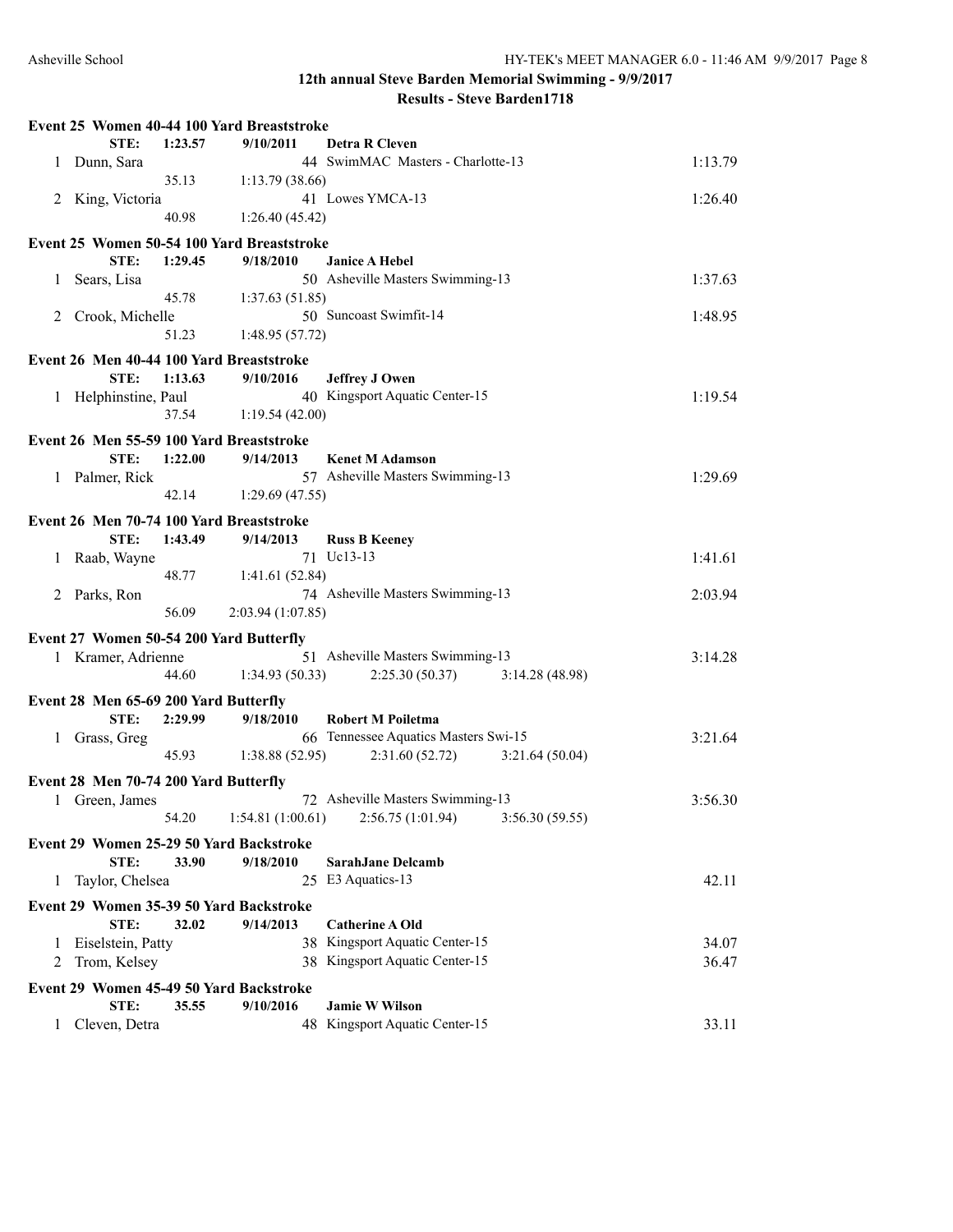|                                         | 1 Brooks, SAMM      |         | Event 29 Women 70-74 50 Yard Backstroke |    | 73 Carolina Aquatic Team-13                                              | 1:12.10 |
|-----------------------------------------|---------------------|---------|-----------------------------------------|----|--------------------------------------------------------------------------|---------|
| Event 30 Men 45-49 50 Yard Backstroke   | STE:                | 30.56   | 9/10/2016                               |    | <b>Byron Stout</b><br>49 Asheville Masters Swimming-13                   |         |
|                                         | 1 Bradshaw, Stephen |         |                                         |    |                                                                          | 27.29   |
| Event 30 Men 50-54 50 Yard Backstroke   | STE:                | 28.43   | 9/10/2016                               |    | <b>Andrew B Pulsifer</b>                                                 |         |
|                                         | 1 Bamford, Sherman  |         |                                         |    | 52 Virginia Masters Swim Team-12                                         | 54.91   |
| Event 30 Men 55-59 50 Yard Backstroke   |                     |         |                                         |    |                                                                          |         |
|                                         | STE:                | 30.66   | 9/14/2013                               |    | <b>Judd Jones</b>                                                        |         |
|                                         | 1 Adams, Robert     |         |                                         | 57 | Smoky Mountain Aquatic Club Ma-13                                        | 41.00   |
| Event 30 Men 60-64 50 Yard Backstroke   |                     |         |                                         |    |                                                                          |         |
|                                         | STE:                | 33.24   | 9/10/2016                               |    | <b>Warren A White</b>                                                    |         |
|                                         | 1 White, Warren     |         |                                         |    | 62 SwimMAC Masters - Charlotte-13                                        | 35.49   |
| Event 30 Men 70-74 50 Yard Backstroke   |                     |         |                                         |    |                                                                          |         |
|                                         | STE:                | 42.06   | 9/10/2016                               |    | <b>Wayne Raab</b>                                                        |         |
|                                         | 1 Raab, Wayne       |         |                                         |    | 71 Uc13-13                                                               | 43.37   |
|                                         | 2 Meyer, Gerald     |         |                                         |    | 73 O*H*I*O Masters Swim Club-18                                          | 1:00.63 |
| Event 30 Men 85-89 50 Yard Backstroke   |                     |         |                                         |    |                                                                          |         |
|                                         | 1 Mitchell, Clarke  |         |                                         |    | 85 Georgia Masters-45                                                    | 38.24   |
| <b>Event 31 Women 25-29 200 Yard IM</b> |                     |         |                                         |    |                                                                          |         |
|                                         | STE:                | 2:49.51 | 9/10/2016                               |    | <b>Lindsey M Clark</b>                                                   |         |
|                                         | 1 Barclay, Larisa   |         |                                         |    | 29 Asheville Masters Swimming-13                                         | 2:30.27 |
|                                         |                     |         |                                         |    | $31.92$ 1:10.30 (38.38) 1:55.48 (45.18)<br>2:30.27(34.79)                |         |
| Event 31 Women 40-44 200 Yard IM        |                     |         |                                         |    |                                                                          |         |
|                                         | STE:                | 2:37.69 | 9/10/2011                               |    | <b>Detra R Cleven</b>                                                    |         |
|                                         | 1 Lindauer, Kerry   |         |                                         |    | 42 SwimMAC Masters - Charlotte-13                                        | 2:22.63 |
|                                         |                     |         |                                         |    | 29.48 1:05.40 (35.92) 1:48.91 (43.51)<br>2:22.63 (33.72)                 |         |
| Event 32 Men 40-44 200 Yard IM          |                     |         |                                         |    |                                                                          |         |
| 1 Griffin, Jay                          | STE:                | 2:09.48 | 9/18/2010                               |    | <b>Andrew Pulsifer</b><br>42 Raleigh Area Masters-13                     | 2:12.77 |
|                                         |                     |         |                                         |    | 28.98 1:03.16 (34.18) 1:42.28 (39.12)<br>2:12.77(30.49)                  |         |
|                                         |                     |         |                                         |    |                                                                          |         |
| Event 32 Men 45-49 200 Yard IM          | STE:                | 2:19.17 | 9/10/2011                               |    | <b>Sir Pulsifer</b>                                                      |         |
| 1                                       | King, Eric          |         |                                         |    | 46 Lowes YMCA-13                                                         | 2:26.23 |
|                                         |                     | 30.90   | 1:08.42(37.52)                          |    | 1:52.38(43.96)<br>2:26.23(33.85)                                         |         |
| Event 32 Men 50-54 200 Yard IM          |                     |         |                                         |    |                                                                          |         |
|                                         | STE:                | 2:28.49 | 9/18/2010                               |    | <b>Judd Jones</b>                                                        |         |
|                                         | 1 Pulsifer, Andrew  |         |                                         |    | 51 Asheville Masters Swimming-13                                         | 2:13.11 |
|                                         |                     | 28.04   | 1:01.35(33.31)                          |    | 1:41.79(40.44)<br>2:13.11(31.32)                                         |         |
| Event 32 Men 65-69 200 Yard IM          |                     |         |                                         |    |                                                                          |         |
|                                         | STE:                | 3:05.01 | 9/18/2010                               |    | <b>Jim M Green</b>                                                       |         |
|                                         |                     |         |                                         |    |                                                                          |         |
| 1                                       | Grass, Greg         | 37.13   | 1:28.87(51.74)                          |    | 66 Tennessee Aquatics Masters Swi-15<br>2:25.74(56.87)<br>3:04.94(39.20) | 3:04.94 |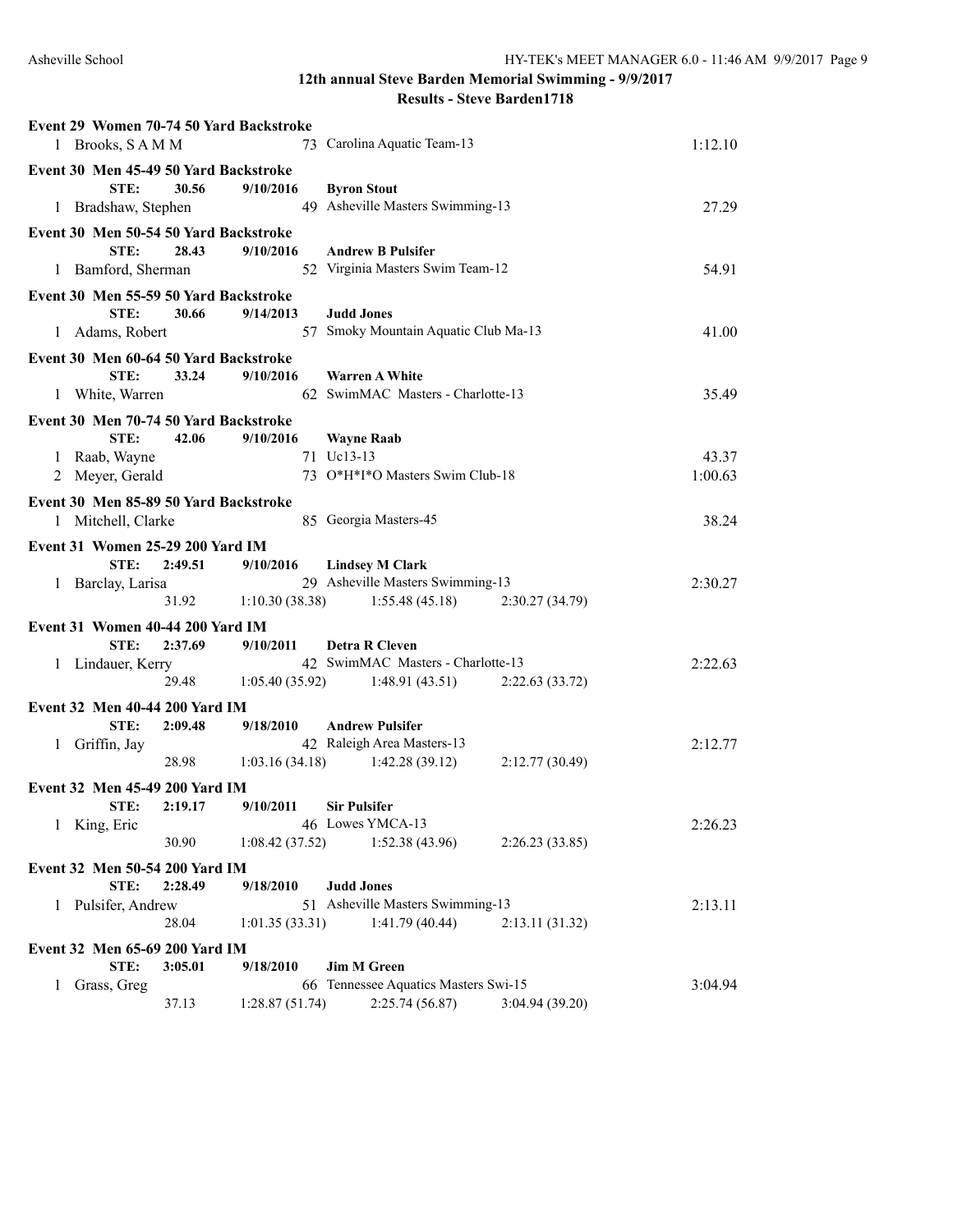|   | Event 32 Men 70-74 200 Yard IM          |                   |                                   |                  |         |
|---|-----------------------------------------|-------------------|-----------------------------------|------------------|---------|
|   | STE:<br>3:23.81                         | 9/14/2013         | <b>Russ B Keeney</b>              |                  |         |
| 1 | Green, James                            |                   | 72 Asheville Masters Swimming-13  |                  | 3:29.05 |
|   | 50.38                                   | 1:44.37 (53.99)   | 2:40.67(56.30)                    | 3:29.05(48.38)   |         |
|   | 2 Parks, Ron                            |                   | 74 Asheville Masters Swimming-13  |                  | 5:24.72 |
|   | 1:26.93                                 | 2:52.40 (1:25.47) | 4:10.68(1:18.28)                  | 5:24.72(1:14.04) |         |
|   | Event 33 Women 35-39 500 Yard Freestyle |                   |                                   |                  |         |
|   | STE:<br>6:45.03                         | 9/10/2016         | <b>Kelsey A Trom</b>              |                  |         |
| 1 | Trom, Kelsey                            |                   | 38 Kingsport Aquatic Center-15    |                  | 6:27.29 |
|   | 36.17                                   | 1:15.09(38.92)    | 1:54.78(39.69)                    | 2:34.59(39.81)   |         |
|   | 3:14.58 (39.99)                         | 3:54.25(39.67)    | 4:33.40(39.15)                    | 5:12.39 (38.99)  |         |
|   | 5:50.80(38.41)                          | 6:27.29(36.49)    |                                   |                  |         |
|   | Event 33 Women 50-54 500 Yard Freestyle |                   |                                   |                  |         |
|   | STE:<br>6:50.77                         | 9/19/2010         | <b>Janice A Hebel</b>             |                  |         |
| 1 | Kramer, Adrienne                        |                   | 51 Asheville Masters Swimming-13  |                  | 7:13.81 |
|   | 40.58                                   | 1:24.12(43.54)    | 2:07.87(43.75)                    | 2:52.09 (44.22)  |         |
|   | 3:36.03(43.94)                          | 4:20.01 (43.98)   | 5:03.85(43.84)                    | 5:47.43 (43.58)  |         |
|   | 6:31.06(43.63)                          | 7:13.81(42.75)    |                                   |                  |         |
| 2 | Sears, Lisa                             |                   | 50 Asheville Masters Swimming-13  |                  | 7:38.30 |
|   | 40.67                                   | 1:25.65(44.98)    | 2:11.42(45.77)                    | 2:57.41 (45.99)  |         |
|   | 3:44.31(46.90)                          | 4:31.01(46.70)    | 5:18.81(47.80)                    | 6:05.75(46.94)   |         |
|   | 6:52.73(46.98)                          | 7:38.30(45.57)    |                                   |                  |         |
| 3 | Crook, Michelle                         |                   | 50 Suncoast Swimfit-14            |                  | 8:52.90 |
|   |                                         | 1:38.88()         |                                   | 3:26.49()        |         |
|   |                                         | 5:15.70()         | 8:52.90 (3:37.20)                 |                  |         |
|   | Event 34 Men 35-39 500 Yard Freestyle   |                   |                                   |                  |         |
|   | 1 Brooks, BJ                            |                   | 38 Asheville Masters Swimming-13  |                  | 5:49.94 |
|   | 30.04                                   | 1:03.48(33.44)    | 1:37.77(34.29)                    | 2:12.97(35.20)   |         |
|   | 2:48.64(35.67)                          | 3:24.08(35.44)    | 4:00.04 (35.96)                   | 4:36.96 (36.92)  |         |
|   | 5:14.01(37.05)                          | 5:49.94 (35.93)   |                                   |                  |         |
|   | Event 34 Men 40-44 500 Yard Freestyle   |                   |                                   |                  |         |
|   | STE:<br>5:53.16                         | 9/19/2010         | <b>Frank J Kriegler</b>           |                  |         |
| 1 | Griffin, Jay                            |                   | 42 Raleigh Area Masters-13        |                  | 5:25.95 |
|   | 30.15                                   | 1:02.96(32.81)    | 1:35.96 (33.00)                   | 2:09.46 (33.50)  |         |
|   | 2:42.68 (33.22)                         | 3:15.87(33.19)    | 3:48.75 (32.88)                   | 4:21.46(32.71)   |         |
|   | 4:54.05 (32.59)                         | 5:25.95 (31.90)   |                                   |                  |         |
|   | Event 34 Men 55-59 500 Yard Freestyle   |                   |                                   |                  |         |
|   | STE:<br>6:18.03                         | 9/10/2011         | <b>Mathew Bradley</b>             |                  |         |
| 1 | Adams, Robert                           | 57                | Smoky Mountain Aquatic Club Ma-13 |                  | 7:48.15 |
|   | 41.98                                   | 1:26.71(44.73)    | 2:13.43 (46.72)                   | 3:01.39 (47.96)  |         |
|   | 3:49.17(47.78)                          | 4:37.28(48.11)    | 5:25.67 (48.39)                   | 6:14.39(48.72)   |         |
|   | 7:03.03(48.64)                          | 7:48.15(45.12)    |                                   |                  |         |
|   | Event 34 Men 70-74 500 Yard Freestyle   |                   |                                   |                  |         |
|   | STE:<br>8:22.43                         | 9/10/2011         | <b>Benjamin E Caldwe</b>          |                  |         |
| 1 | Green, James                            | 72                | Asheville Masters Swimming-13     |                  | 8:25.90 |
|   | 45.37                                   | 1:36.63(51.26)    | 2:27.45 (50.82)                   | 3:18.40(50.95)   |         |
|   | 4:09.73 (51.33)                         | 5:01.63 (51.90)   | 5:53.82 (52.19)                   | 6:44.40(50.58)   |         |
|   | 7:34.64 (50.24)                         | 8:25.90 (51.26)   |                                   |                  |         |
|   |                                         |                   |                                   |                  |         |